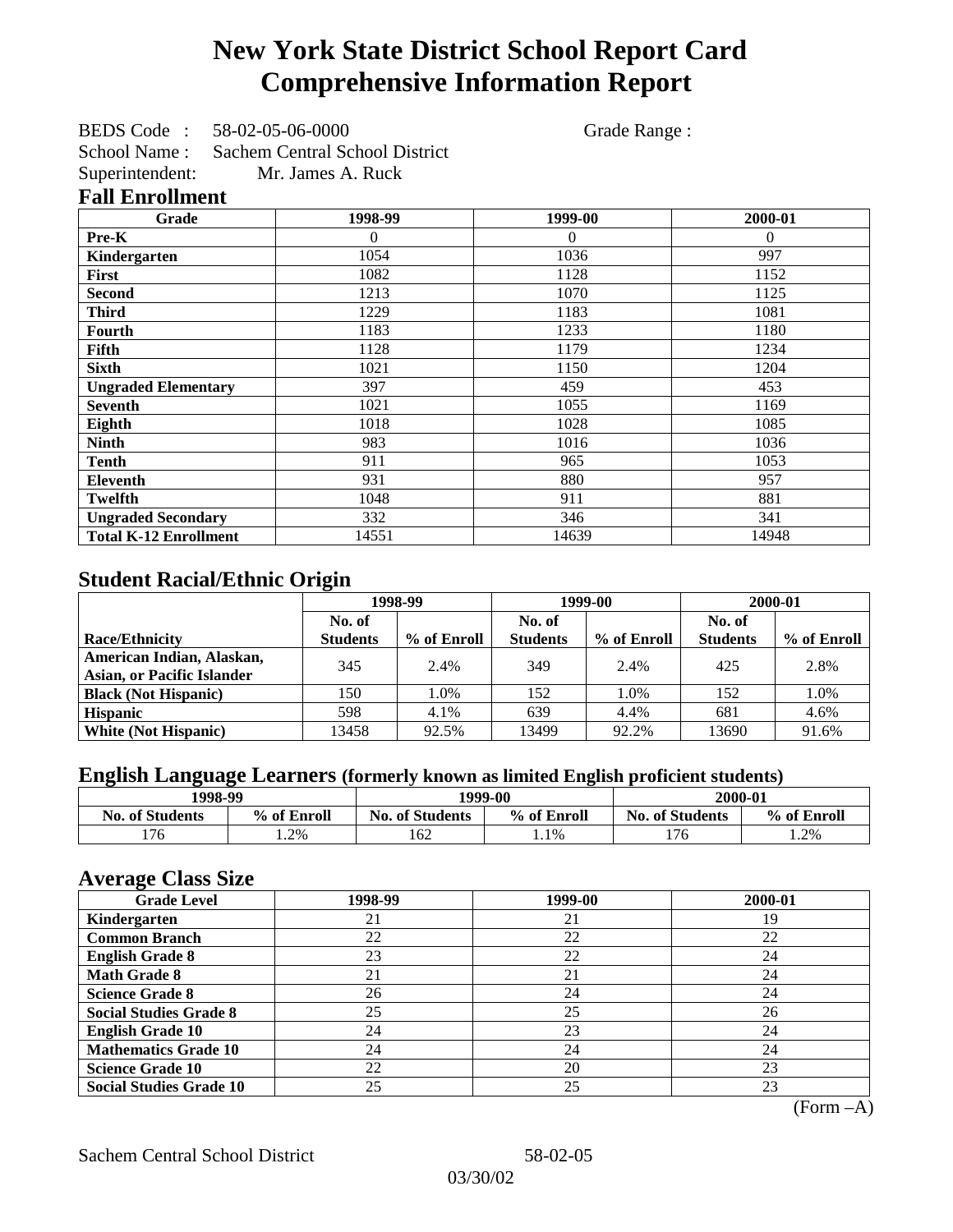## **District Need to Resource Capacity Category**

| <b>N/RC Category</b> | <b>Description</b>                                                  |
|----------------------|---------------------------------------------------------------------|
|                      | This is a school district with average student needs in relation to |
|                      | district resource capacity.                                         |

### **Similar School Group and Description**

| <b>Similar School Group</b> | <b>Description</b> |
|-----------------------------|--------------------|
| <b>NA</b>                   | <b>NA</b>          |
|                             |                    |

**All schools within the same N/RC category are divided into three similar groups defined by the percentage of students in the school who are eligible for the free lunch program and/or who are English Language Learners (formerly known as Limited English proficient).**

## **Attendance and Suspension**

|                               | 1997-98         |         |                 | 1998-99 | 1999-00         |         |
|-------------------------------|-----------------|---------|-----------------|---------|-----------------|---------|
|                               | No. of          | $%$ of  | No. of          | $%$ of  | No. of          | $%$ of  |
|                               | <b>Students</b> | Enroll. | <b>Students</b> | Enroll. | <b>Students</b> | Enroll. |
| <b>Annual Attendance Rate</b> |                 | 95.2%   |                 | 94.9%   |                 | 95.4%   |
| <b>Student Suspensions</b>    | 363             | 2.5%    | 600             | 4.1%    | 398             | 2.7%    |

## **Student Socioeconomic and Stability Indicators (Percent of Enrollment)**

|                          | 1998-99   | 1999-00   | 2000-01 |
|--------------------------|-----------|-----------|---------|
| <b>Free Lunch</b>        | 7.4%      | 6.8%      | 6.2%    |
| <b>Reduced Lunch</b>     | 4.4%      | 4.3%      | 4.1%    |
| <b>Public Assistance</b> | N/A       | N/A       | N/A     |
| <b>Student Stability</b> | <b>NA</b> | <b>NA</b> | ΝA      |

### **Staff Counts**

| 2000-01 |
|---------|
| 1138    |
| 134     |
| 22.1    |
| 27      |
|         |
|         |

\*Teaching out of certification more than on an incidental basis.

(Form –B)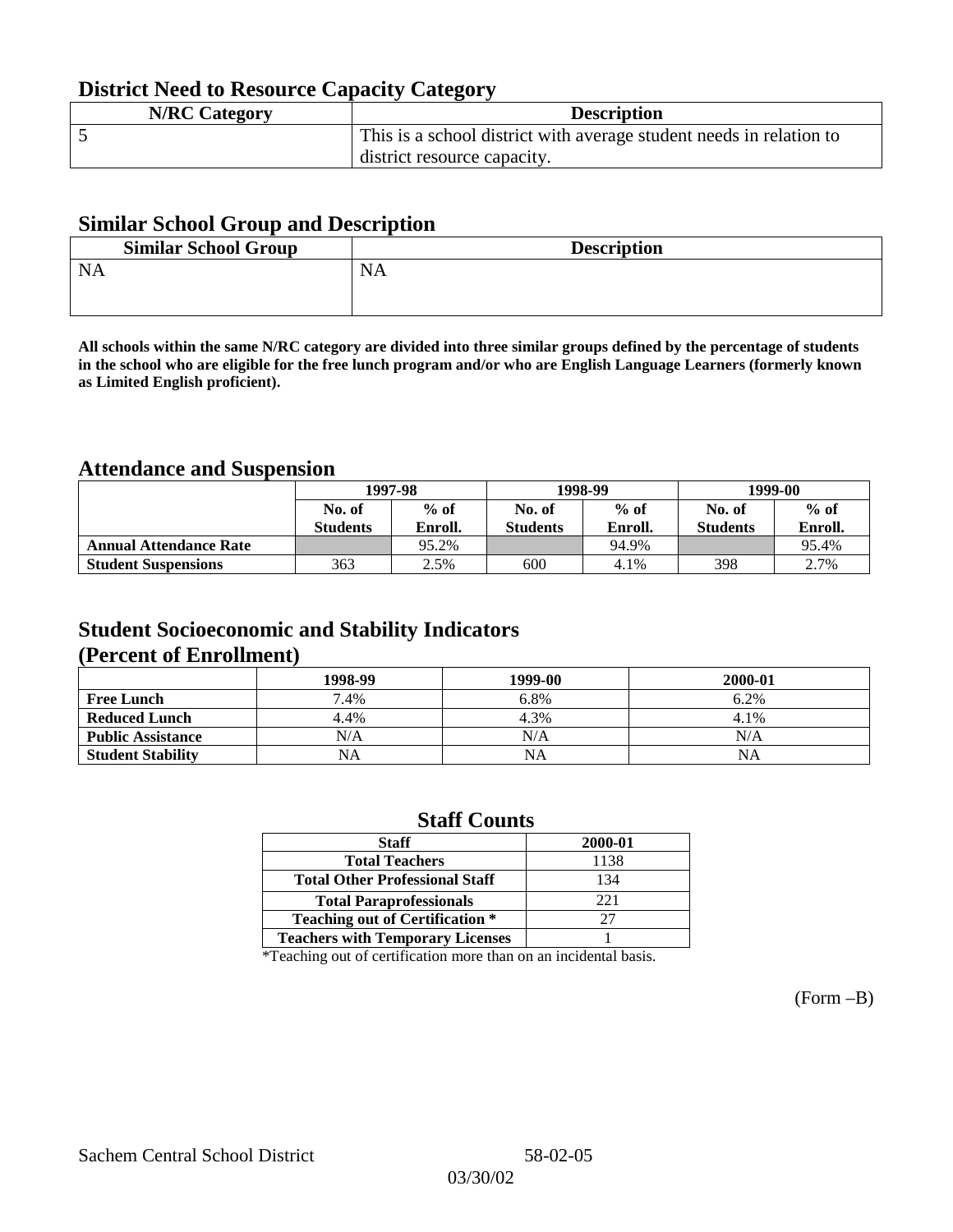## **High School Graduates and Dropouts**

|                           | 1998-99                           |                                                    | 1999-00                   |                                   |                                                    | 2000-01                          |                                   |                                                    |
|---------------------------|-----------------------------------|----------------------------------------------------|---------------------------|-----------------------------------|----------------------------------------------------|----------------------------------|-----------------------------------|----------------------------------------------------|
| <b>Total</b><br>Graduates | <b>Regents</b><br><b>Diplomas</b> | $\frac{0}{0}$<br><b>Regents</b><br><b>Diplomas</b> | Total<br><b>Graduates</b> | <b>Regents</b><br><b>Diplomas</b> | $\frac{6}{6}$<br><b>Regents</b><br><b>Diplomas</b> | <b>Total</b><br><b>Graduates</b> | <b>Regents</b><br><b>Diplomas</b> | $\frac{0}{0}$<br><b>Regents</b><br><b>Diplomas</b> |
| 979                       | 541                               | 55%                                                | 872                       | 488                               | 56%                                                | 865                              | 476                               | 55%                                                |

## **High School Graduates\* Earning Regents Diplomas (All Students)**

## **Distribution of 2000-01 Graduates (All Students)**

|                | To 4-vear<br>College | To 2-year<br>College | <b>To Other Post-</b><br><b>Secondary</b> | <b>To the Military</b> | <b>Employment</b> | Other |
|----------------|----------------------|----------------------|-------------------------------------------|------------------------|-------------------|-------|
| <b>Number</b>  | 433                  | 319                  | າາ<br>∠∠                                  |                        |                   |       |
| <b>Percent</b> | 50%                  | 37%                  | 3%                                        | 2%                     | 9%                | 0%    |

### **2000-01 High School Completers with Disabilities**

| Graduates*   | <b>Regents</b><br><b>Diplomas</b> | <b>IEP Diplomas</b><br>or Certificates | <b>All 2000-01</b><br>completers |  |  |
|--------------|-----------------------------------|----------------------------------------|----------------------------------|--|--|
| 'a           | Ъ)                                | ו יז                                   | $(a+c)$                          |  |  |
| $90^{\circ}$ |                                   |                                        | 100                              |  |  |

\* Local Diplomas (including local diplomas with Regents endorsements)

### **High School Noncompletion Rates**

| $\tilde{\phantom{a}}$ | 1998-99<br>$%$ of<br>No. of |         |                 | 1999-00 | 2000-01         |         |
|-----------------------|-----------------------------|---------|-----------------|---------|-----------------|---------|
|                       |                             |         | No. of          | $%$ of  | No. of          | $%$ of  |
|                       | <b>Students</b>             | Enroll. | <b>Students</b> | Enroll. | <b>Students</b> | Enroll. |
| Dropped out           | 75                          | .8%     | 97              | 2.4%    | 70              | 1.7%    |
| Entered GED program*  | 18                          | 0.4%    | 33              | 0.8%    | 14              | 0.3%    |

\* The number and percentage of students who entered an alternative program leading to a high school equivalency diploma during each school year.

 $(Form - C)$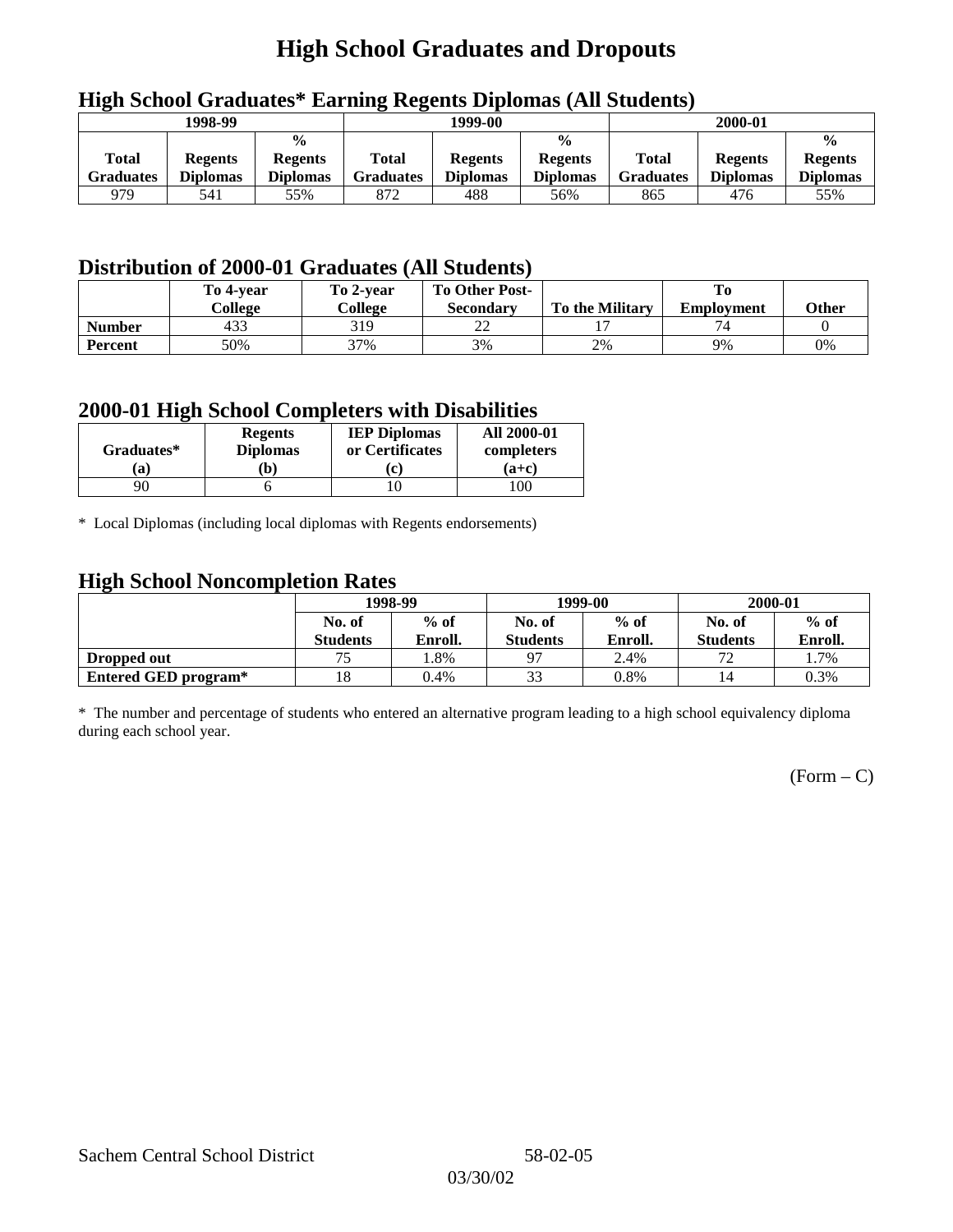## **Second Language Proficiency Examinations**

|                | 1998-99    |           |                   | 1999-00   | 2000-01           |           |  |
|----------------|------------|-----------|-------------------|-----------|-------------------|-----------|--|
| <b>Test</b>    | No. Tested | % Passing | <b>No. Tested</b> | % Passing | <b>No. Tested</b> | % Passing |  |
| French         | 54         | 100%      | 45                | 96%       | 50                | 100%      |  |
| <b>German</b>  | 24         | 100%      | 24                | 100%      | 25                | 100%      |  |
| <b>Italian</b> | 200        | 93%       | 140               | 91%       | 197               | 87%       |  |
| Latin          | 13         | 100%      |                   | 100%      |                   | 0%        |  |
| <b>Spanish</b> | 516        | 66%       | 590               | 96%       | 601               | 96%       |  |

#### **General Education Students**

#### **Students with Disabilities**

|                | 1998-99    |           |                   | 1999-00   | 2000-01           |           |  |
|----------------|------------|-----------|-------------------|-----------|-------------------|-----------|--|
| <b>Test</b>    | No. Tested | % Passing | <b>No. Tested</b> | % Passing | <b>No. Tested</b> | % Passing |  |
| French         |            |           |                   |           |                   | 0%        |  |
| <b>German</b>  |            | 0%        |                   | 0%        |                   | 0%        |  |
| <b>Italian</b> |            | 29%       |                   | 83%       |                   | 56%       |  |
| Latin          |            | 0%        |                   | 0%        |                   | 0%        |  |
| <b>Spanish</b> | 28         | 82%       | 33                | 76%       | 28                | 79%       |  |

**School reports contain data for students with disabilities for the 1999-00 and 2000-01 school years only because of changes in data collection procedures; 1998-99 data do not appear. District reports contain data for all students with disabilities enrolled in the district for the 1998-99, 1999-00 and 2000-01 school years.**

(Form – D)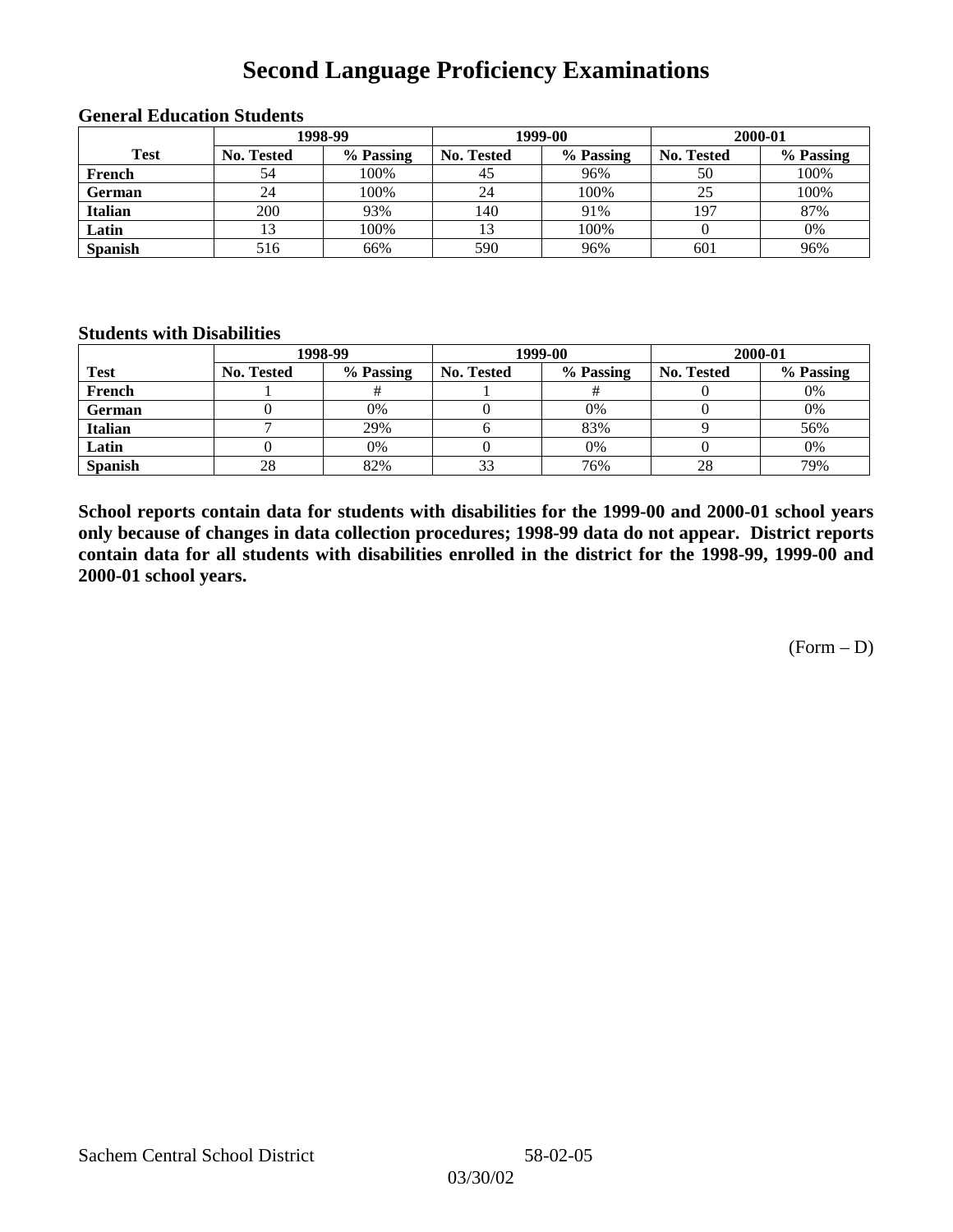## **Regents Competency Tests**

|                       |                   | 1998-99   |                   | 1999-00   | 2000-01           |           |
|-----------------------|-------------------|-----------|-------------------|-----------|-------------------|-----------|
| <b>Test</b>           | <b>No. Tested</b> | % Passing | <b>No. Tested</b> | % Passing | <b>No. Tested</b> | % Passing |
| <b>Math</b>           | LC                | 80%       | 14                | 71%       | 16                | 75%       |
| <b>Science</b>        | 134               | 81%       | 48                | 77%       | 36                | 64%       |
| <b>Reading</b>        | 46                | 93%       |                   |           |                   |           |
| Writing               | 48                | 79%       |                   |           |                   |           |
| <b>Global Studies</b> | 124               | 58%       | 46                | 72%       | 30                | 63%       |
| US Hist & Gov't.      | 164               | 70%       | 123               | 80%       | 61                | 67%       |

#### **General Education Students**

#### **Students with Disabilities**

|                       |            | 1998-99   | 1999-00           |           | 2000-01           |           |
|-----------------------|------------|-----------|-------------------|-----------|-------------------|-----------|
| <b>Test</b>           | No. Tested | % Passing | <b>No. Tested</b> | % Passing | <b>No. Tested</b> | % Passing |
| <b>Math</b>           | 39         | 69%       | 98                | 80%       | 106               | 66%       |
| <b>Science</b>        | 146        | 65%       | 77                | 71%       | 63                | 51%       |
| <b>Reading</b>        | 66         | 71%       | 58                | 88%       | 50                | 80%       |
| Writing               | 61         | 84%       | 43                | 100%      | 47                | 72%       |
| <b>Global Studies</b> | 145        | 46%       | 75                | 53%       | 59                | 51%       |
| US Hist & Gov't.      | 131        | 69%       | 104               | 79%       | 66                | 74%       |

**School reports contain data for students with disabilities for the 1999-00 and 2000-01 school years only because of changes in data collection procedures; 1998-99 data do not appear. District reports contain data for all students with disabilities enrolled in the district for the 1998-99, 1999-00 and 2000-01 school years.**

(Form –E)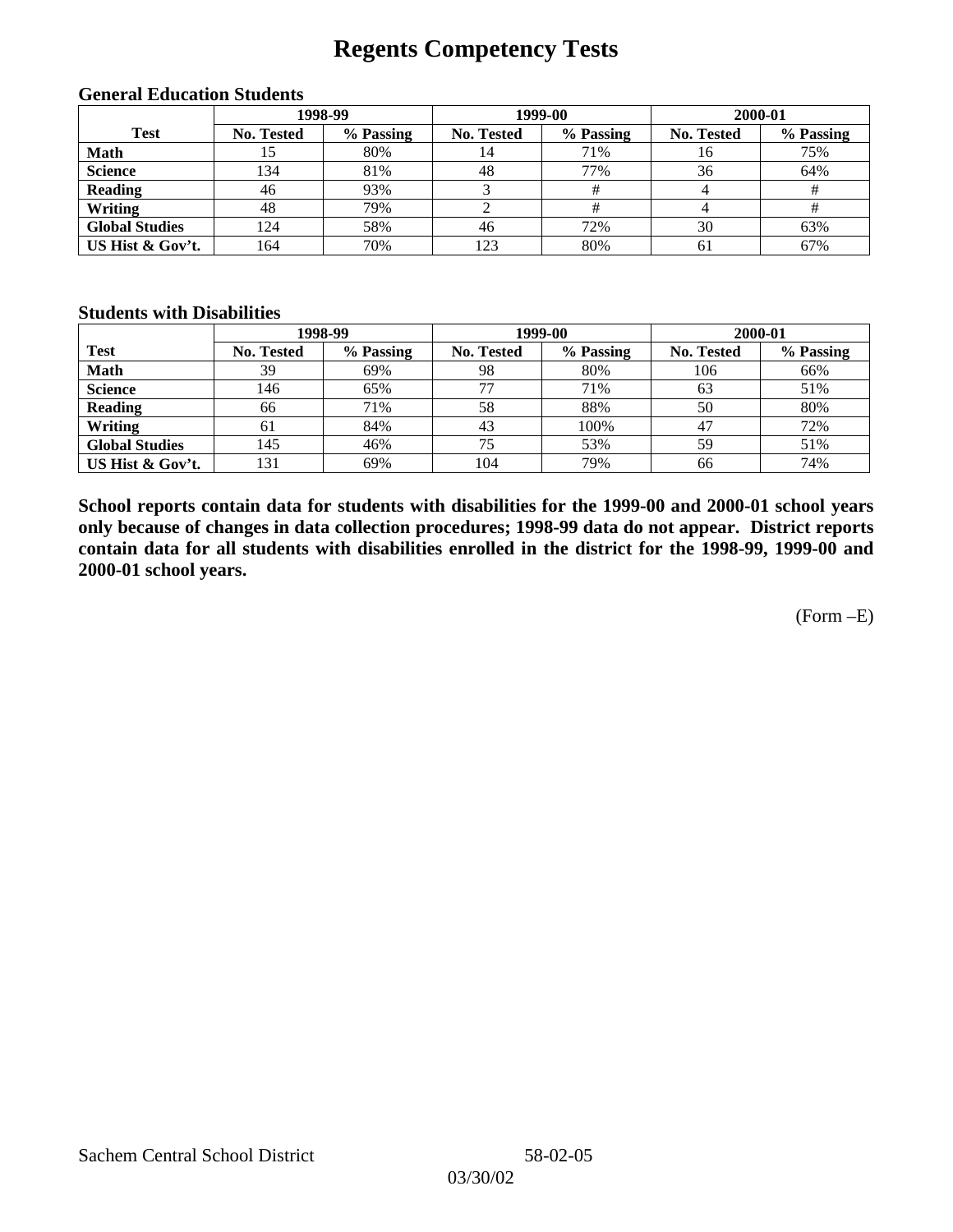|                                                             | <b>All Students</b> |                                                        |                | <b>Students with Disabilities</b> |                          |                  |  |  |
|-------------------------------------------------------------|---------------------|--------------------------------------------------------|----------------|-----------------------------------|--------------------------|------------------|--|--|
|                                                             | 1999                | 2000                                                   | 2001           | 1999                              | 2000                     | 2001             |  |  |
|                                                             |                     | <b>Comprehensive English</b>                           |                |                                   |                          |                  |  |  |
| Number Tested                                               | 988                 | 959                                                    | 1027           | 145                               | 112                      | 130              |  |  |
| Number scoring 55 to 100                                    | 876                 | 901                                                    | 938            | 80                                | 70                       | 80               |  |  |
| Number scoring 65 to 100                                    | 715                 | 724                                                    | 784            | 38                                | 28                       | 40               |  |  |
| Number scoring 85 to 100                                    | 139                 | 132                                                    | 222            | 8                                 | $\theta$                 | $\mathbf{1}$     |  |  |
| Percentage of Tested Scoring 55-100                         | 89%                 | 94%                                                    | 91%            | 55%                               | 62%                      | 62%              |  |  |
| Percentage of Tested Scoring 65-100                         | 72%                 | 75%                                                    | 76%            | 26%                               | 25%                      | 31%              |  |  |
| Percentage of Tested Scoring 85-100                         | 14%                 | 14%                                                    | 22%            | 6%                                | 0%                       | 1%               |  |  |
|                                                             |                     | Math I                                                 |                |                                   |                          |                  |  |  |
| Number Tested<br>1226<br>1125<br>892<br>134<br>185<br>153   |                     |                                                        |                |                                   |                          |                  |  |  |
| Number scoring 55 to 100                                    | 1071                | 979                                                    | 746            | 75                                | 107                      | 117              |  |  |
| Number scoring 65 to 100                                    | 1000                | 926                                                    | 650            | 58                                | 97                       | 91               |  |  |
| Number scoring 85 to 100                                    | $\overline{505}$    | 591                                                    | 257            | 12                                | $\overline{28}$          | 27               |  |  |
| Percentage of Tested Scoring 55-100                         | 87%                 | 87%                                                    | 84%            | 56%                               | 58%                      | 76%              |  |  |
| Percentage of Tested Scoring 65-100                         | 82%                 | 82%                                                    | 73%            | 43%                               | 52%                      | 59%              |  |  |
| Percentage of Tested Scoring 85-100                         | 41%                 | 53%                                                    | 29%            | 9%                                | 15%                      | 18%              |  |  |
| Math A                                                      |                     |                                                        |                |                                   |                          |                  |  |  |
| Number Tested                                               | $\boldsymbol{0}$    | $\mathbf{0}$                                           | $\mathbf{0}$   | $\overline{0}$                    | $\mathbf{0}$             | $\boldsymbol{0}$ |  |  |
| Number scoring 55 to 100                                    | $\overline{0}$      | $\overline{0}$                                         | $\overline{0}$ | $\overline{0}$                    | $\overline{0}$           | $\overline{0}$   |  |  |
| Number scoring 65 to 100                                    | $\mathbf{0}$        | $\mathbf{0}$                                           | $\overline{0}$ | $\boldsymbol{0}$                  | $\boldsymbol{0}$         | $\boldsymbol{0}$ |  |  |
| Number scoring 85 to 100                                    | $\overline{0}$      | $\overline{0}$                                         | $\overline{0}$ | $\mathbf{0}$                      | $\mathbf{0}$             | $\boldsymbol{0}$ |  |  |
| Percentage of Tested Scoring 55-100                         | 0%                  | 0%                                                     | 0%             | 0%                                | 0%                       | 0%               |  |  |
| Percentage of Tested Scoring 65-100                         | 0%                  | 0%                                                     | 0%             | 0%                                | 0%                       | 0%               |  |  |
| Percentage of Tested Scoring 85-100                         | 0%                  | 0%                                                     | 0%             | 0%                                | 0%                       | $0\%$            |  |  |
|                                                             |                     | <b>Global Studies (last administered January 2000)</b> |                |                                   |                          |                  |  |  |
| <b>Number Tested</b>                                        | 768                 | 14                                                     |                | 44                                | $\overline{2}$           |                  |  |  |
| Number scoring 55 to 100                                    | 751                 | $\overline{12}$                                        |                | 40                                | $\overline{\overline{}}$ |                  |  |  |
| Number scoring 65 to 100                                    | 710                 | 11                                                     |                | 34                                | $\#$                     |                  |  |  |
| Number scoring 85 to 100                                    | $\overline{220}$    | $\boldsymbol{0}$                                       |                | 1                                 | #                        |                  |  |  |
| Percentage of Tested Scoring 55-100                         | 98%                 | 86%                                                    |                | 91%                               | $\overline{\#}$          |                  |  |  |
| Percentage of Tested Scoring 65-100                         | 92%                 | 79%                                                    |                | 77%                               | #                        |                  |  |  |
| Percentage of Tested Scoring 85-100                         | 29%                 | 0%                                                     |                | 2%                                | #                        |                  |  |  |
| Global History and Geography (first administered June 2000) |                     |                                                        |                |                                   |                          |                  |  |  |
| Number Tested                                               |                     | 938                                                    | 1076           |                                   | 114                      | 132              |  |  |
| Number scoring 55 to 100                                    |                     | 887                                                    | 1023           |                                   | 87                       | $\overline{112}$ |  |  |
| Number scoring 65 to 100                                    |                     | 783                                                    | 973            |                                   | 64                       | 101              |  |  |
| Number scoring 85 to 100                                    |                     | 276                                                    | 401            |                                   | 6                        | 13               |  |  |
| Percentage of Tested Scoring 55-100                         |                     | 95%                                                    | 95%            |                                   | 76%                      | 85%              |  |  |
| Percentage of Tested Scoring 65-100                         |                     | 83%                                                    | 90%            |                                   | 56%                      | 77%              |  |  |
| Percentage of Tested Scoring 85-100                         |                     | 29%                                                    | 37%            |                                   | 5%                       | 10%              |  |  |

 $(Form - G)$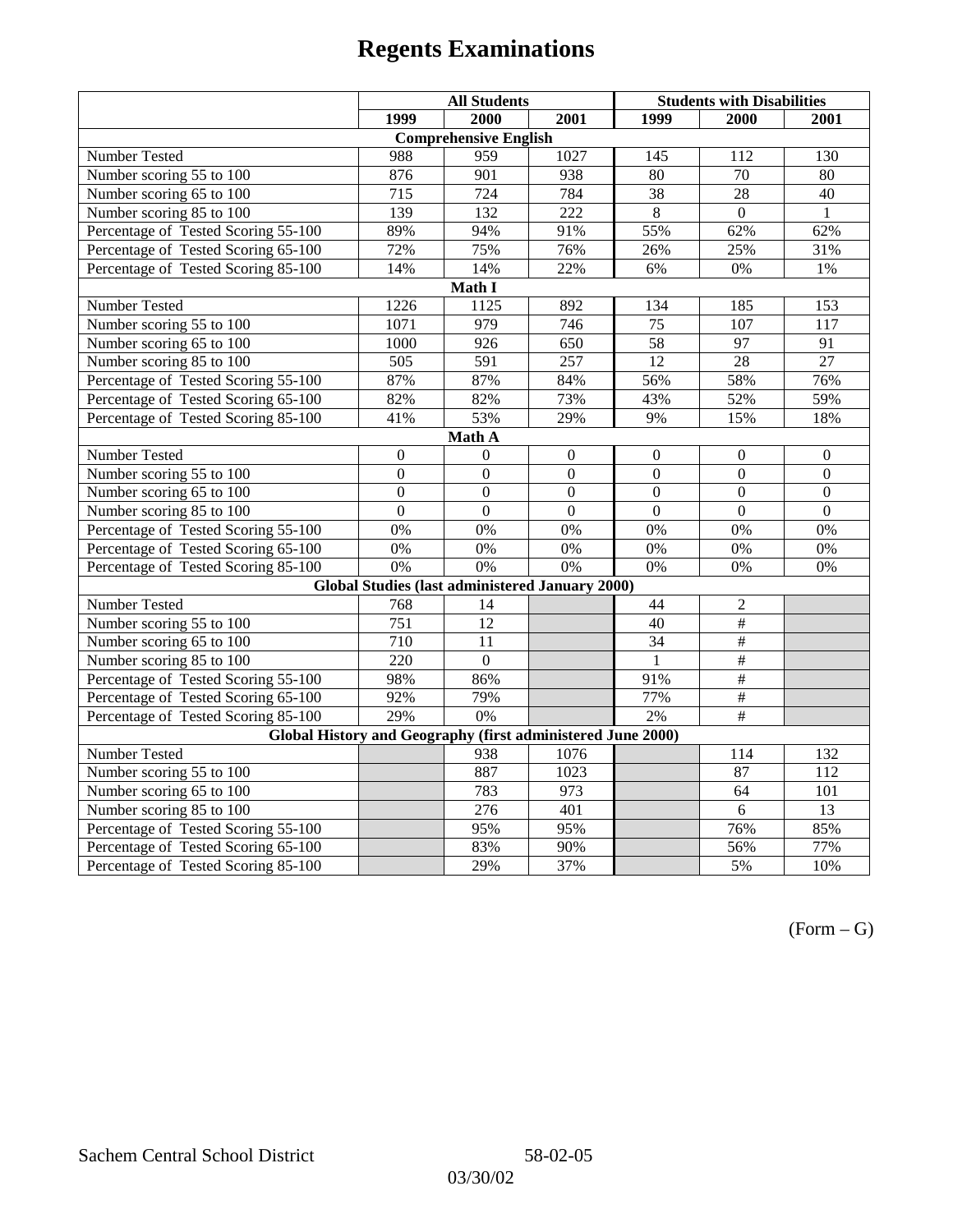|                                                              | <b>All Students</b> |                                                            |      | <b>Students with Disabilities</b> |      |      |
|--------------------------------------------------------------|---------------------|------------------------------------------------------------|------|-----------------------------------|------|------|
|                                                              | 1999                | 2000                                                       | 2001 | 1999                              | 2000 | 2001 |
| U.S. History and Government (last administered January 2001) |                     |                                                            |      |                                   |      |      |
| Number Tested                                                | 726                 | 730                                                        | 20   | 46                                | 39   |      |
| Number scoring 55 to 100                                     | 698                 | 708                                                        | 18   | 43                                | 34   | #    |
| Number scoring 65 to 100                                     | 632                 | 645                                                        | 8    | 33                                | 26   | #    |
| Number scoring 85 to 100                                     | 206                 | 179                                                        |      | $\mathfrak{D}$                    |      | #    |
| Percentage of Tested Scoring 55-100                          | 96%                 | 97%                                                        | 90%  | 93%                               | 87%  | #    |
| Percentage of Tested Scoring 65-100                          | 87%                 | 88%                                                        | 40%  | 72%                               | 67%  | #    |
| Percentage of Tested Scoring 85-100                          | 28%                 | 25%                                                        | 5%   | 4%                                | 3%   | #    |
|                                                              |                     | U.S. History and Government (first administered June 2001) |      |                                   |      |      |
| <b>Number Tested</b>                                         |                     |                                                            | 872  |                                   |      | 72   |
| Number scoring 55 to 100                                     |                     |                                                            | 783  |                                   |      | 52   |
| Number scoring 65 to 100                                     |                     |                                                            | 680  |                                   |      | 35   |
| Number scoring 85 to 100                                     |                     |                                                            | 285  |                                   |      | 7    |
| Percentage of Tested Scoring 55-100                          |                     |                                                            | 90%  |                                   |      | 72%  |
| Percentage of Tested Scoring 65-100                          |                     |                                                            | 78%  |                                   |      | 49%  |
| Percentage of Tested Scoring 85-100                          |                     |                                                            | 33%  |                                   |      | 10%  |

(Form – H)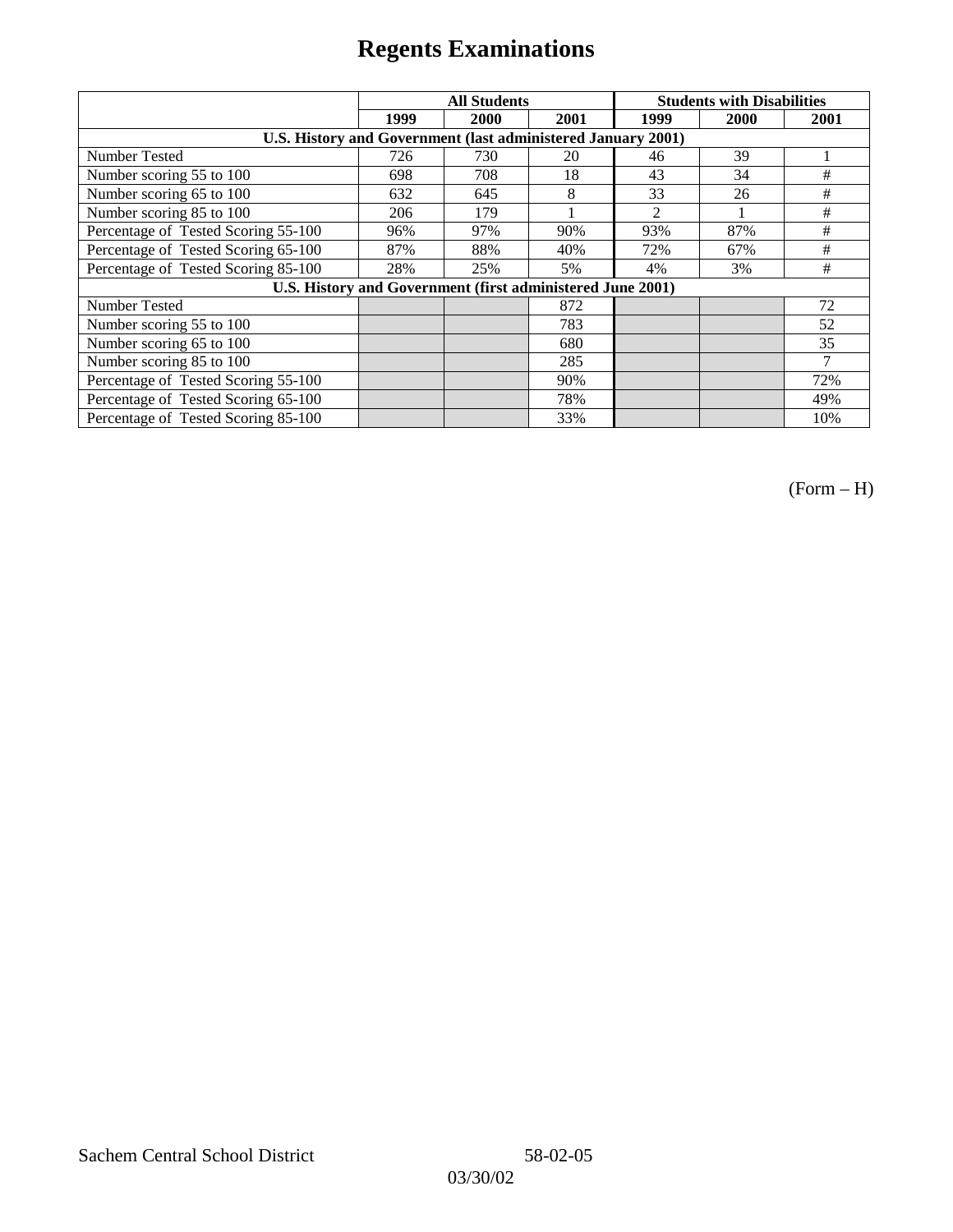## **Average Grade Enrollment**

### **All Students**

| Year | <b>Grade 9</b><br><b>Enrollment</b><br>(June) | Grade 10<br><b>Enrollment</b><br>(June) | Grade 11<br><b>Enrollment</b><br>(June) | <b>Grade 12</b><br><b>Enrollment</b><br>(June) | $\mathbf{AGE}^*$ |
|------|-----------------------------------------------|-----------------------------------------|-----------------------------------------|------------------------------------------------|------------------|
| 1999 | 1046                                          | 961                                     | 960                                     | 1086                                           | 1013             |
| 2000 | 1090                                          | 1015                                    | 924                                     | 933                                            | 991              |
| 2001 | 1106                                          | 1095                                    | 1093                                    | 1035                                           | 1082             |

\* In schools with no grade 9 - 12 enrollment, AGE is the grade 8 enrollment

#### **Students with Disabilities**

| Year | <b>Grade 9</b><br><b>Enrollment</b><br>(June) | Grade 10<br><b>Enrollment</b><br>(June) | Grade 11<br><b>Enrollment</b><br>(June) | Grade 12<br><b>Enrollment</b><br>(June) | $AGE^*$ |
|------|-----------------------------------------------|-----------------------------------------|-----------------------------------------|-----------------------------------------|---------|
| 1999 | 162                                           | 146                                     | 156                                     | 172                                     | 159     |
| 2000 | 182                                           | 158                                     | 135                                     | 174                                     | 162     |
| 2001 | 147                                           | 176                                     | 181                                     | 171                                     | 169     |

\* In schools with no grade 9 - 12 enrollment, AGE is the grade 8 enrollment

(Form – I)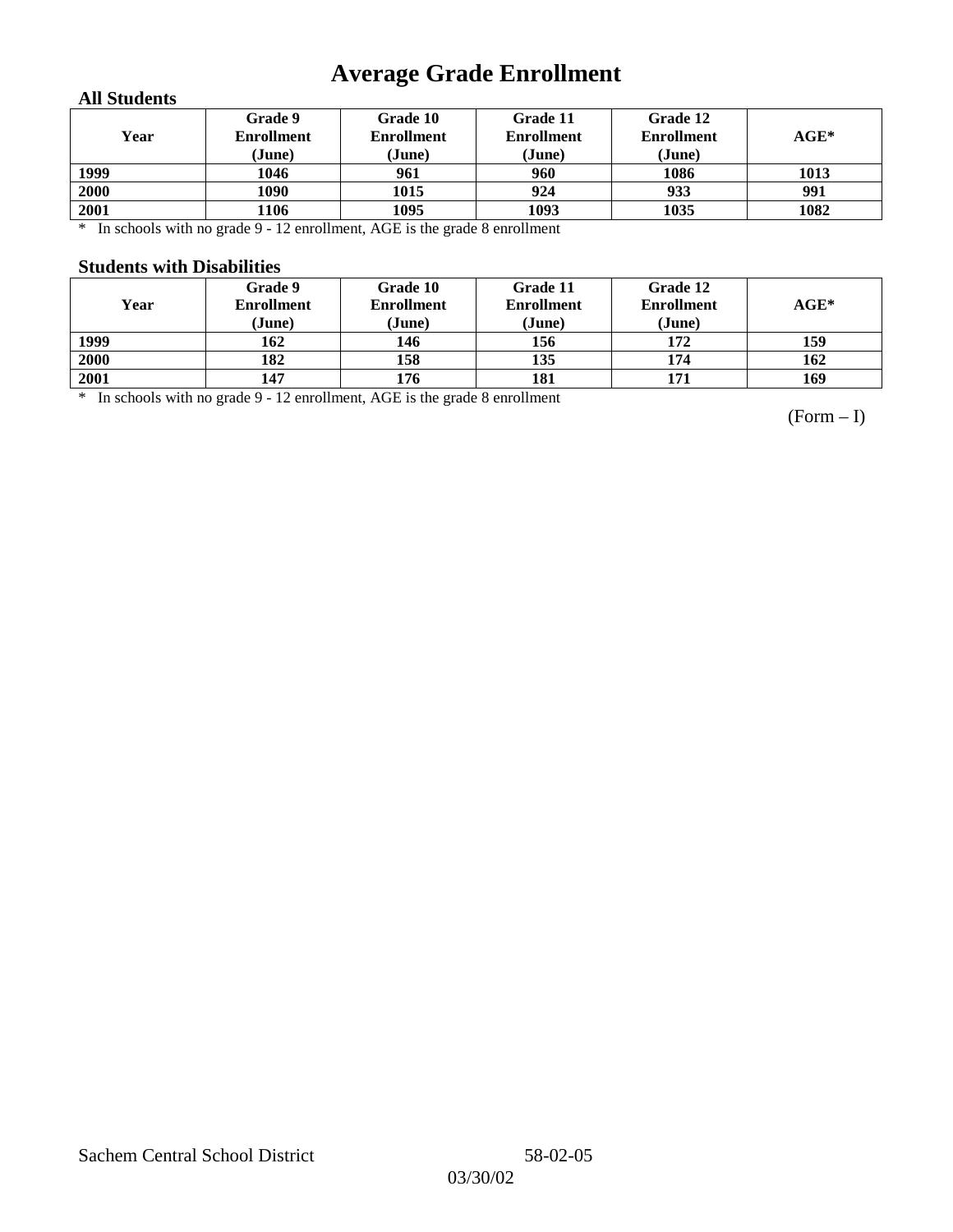|                                       | <b>All Students</b>          |                             |                | <b>Students with Disabilities</b> |                           |                          |  |  |  |
|---------------------------------------|------------------------------|-----------------------------|----------------|-----------------------------------|---------------------------|--------------------------|--|--|--|
|                                       | 1999                         | 2000                        | 2001           | 1999                              | 2000                      | 2001                     |  |  |  |
| <b>Average Grade Enrollment (AGE)</b> | 1013                         | 991                         | 1082           | 159                               | 162                       | 169                      |  |  |  |
|                                       |                              | <b>Comprehensive French</b> |                |                                   |                           |                          |  |  |  |
| Number Tested                         | 32                           | 34                          | 54             | $\overline{0}$                    | $\mathbf{0}$              | $\mathbf{0}$             |  |  |  |
| Number scoring 55 to 100              | 32                           | 34                          | 53             | $\overline{0}$                    | $\mathbf{0}$              | $\mathbf{0}$             |  |  |  |
| Number scoring 65 to 100              | 31                           | 34                          | 51             | $\overline{0}$                    | $\mathbf{0}$              | $\mathbf{0}$             |  |  |  |
| Number scoring 85 to 100              | 23                           | 18                          | 35             | $\overline{0}$                    | $\mathbf{0}$              | $\mathbf{0}$             |  |  |  |
| Percentage of AGE Tested              | 3%                           | 3%                          | 5%             | $0\%$                             | 0%                        | 0%                       |  |  |  |
| Percentage of AGE Scoring 55-100      | 3%                           | 3%                          | 5%             | 0%                                | 0%                        | 0%                       |  |  |  |
| Percentage of AGE Scoring 65-100      | 3%                           | 3%                          | 5%             | 0%                                | 0%                        | 0%                       |  |  |  |
| Percentage of AGE Scoring 85-100      | 2%                           | 2%                          | 3%             | $0\%$                             | $0\%$                     | $0\%$                    |  |  |  |
| Percentage of Tested Scoring 65-100   | 97%                          | 100%                        | 94%            | 0%                                | 0%                        | 0%                       |  |  |  |
|                                       | <b>Comprehensive Italian</b> |                             |                |                                   |                           |                          |  |  |  |
| Number Tested                         | 116                          | 121                         | 161            | $\overline{4}$                    | 1                         | $\overline{4}$           |  |  |  |
| Number scoring 55 to 100              | 106                          | 118                         | 161            | $\frac{1}{2}$                     | $\overline{\#}$           | #                        |  |  |  |
| Number scoring 65 to 100              | 98                           | $\frac{115}{115}$           | 160            | $\overline{\#}$                   | #                         | #                        |  |  |  |
| Number scoring 85 to 100              | 33                           | 53                          | 99             | $\#$                              | $\#$                      | $\#$                     |  |  |  |
| Percentage of AGE Tested              | 11%                          | 12%                         | 15%            | $\#$                              | $\#$                      | $\#$                     |  |  |  |
| Percentage of AGE Scoring 55-100      | 10%                          | 12%                         | 15%            | #                                 | #                         | #                        |  |  |  |
| Percentage of AGE Scoring 65-100      | 10%                          | 12%                         | 15%            | $\overline{\#}$                   | #                         | #                        |  |  |  |
| Percentage of AGE Scoring 85-100      | 3%                           | 5%                          | 9%             | $\frac{1}{2}$                     | $\overline{\#}$           | $\overline{\overline{}}$ |  |  |  |
| Percentage of Tested Scoring 65-100   | 84%                          | 95%                         | 99%            | $\overline{+}$                    | $\overline{+}$            | $\overline{+}$           |  |  |  |
|                                       |                              | <b>Comprehensive German</b> |                |                                   |                           |                          |  |  |  |
| Number Tested                         | 29                           | 45                          | 22             | $\overline{2}$                    | $\mathbf{1}$              | $\boldsymbol{0}$         |  |  |  |
| Number scoring 55 to 100              | 29                           | $\overline{45}$             | 22             | $\overline{\overline{H}}$         | $\overline{\overline{t}}$ | $\mathbf{0}$             |  |  |  |
| Number scoring 65 to 100              | 29                           | 45                          | 14             | $\overline{\#}$                   | #                         | $\boldsymbol{0}$         |  |  |  |
| Number scoring 85 to 100              | $\overline{8}$               | 30                          | 1              | #                                 | $\overline{\ddot{\pi}}$   | $\overline{0}$           |  |  |  |
| Percentage of AGE Tested              | 3%                           | 5%                          | 2%             | #                                 | $\overline{\overline{t}}$ | 0%                       |  |  |  |
| Percentage of AGE Scoring 55-100      | 3%                           | 5%                          | $2\%$          | $\overline{\#}$                   | #                         | 0%                       |  |  |  |
| Percentage of AGE Scoring 65-100      | 3%                           | 5%                          | 1%             | $\overline{\overline{H}}$         | $\overline{\#}$           | 0%                       |  |  |  |
| Percentage of AGE Scoring 85-100      | 1%                           | 3%                          | 0%             | $\frac{1}{2}$                     | $\overline{+}$            | 0%                       |  |  |  |
| Percentage of Tested Scoring 65-100   | 100%                         | 100%                        | 64%            | $\#$                              | $\#$                      | 0%                       |  |  |  |
|                                       |                              | <b>Comprehensive Hebrew</b> |                |                                   |                           |                          |  |  |  |
| <b>Number Tested</b>                  | $\mathbf{0}$                 | $\mathbf{0}$                | $\overline{0}$ | $\overline{0}$                    | $\mathbf{0}$              | $\mathbf{0}$             |  |  |  |
| Number scoring 55 to 100              | $\boldsymbol{0}$             | $\boldsymbol{0}$            | $\overline{0}$ | $\mathbf{0}$                      | $\mathbf{0}$              | $\boldsymbol{0}$         |  |  |  |
| Number scoring 65 to 100              | $\boldsymbol{0}$             | $\mathbf{0}$                | $\overline{0}$ | $\overline{0}$                    | $\mathbf{0}$              | $\mathbf{0}$             |  |  |  |
| Number scoring 85 to 100              | $\mathbf{0}$                 | $\mathbf{0}$                | $\mathbf{0}$   | $\mathbf{0}$                      | $\mathbf{0}$              | $\mathbf{0}$             |  |  |  |
| Percentage of AGE Tested              | 0%                           | 0%                          | 0%             | 0%                                | 0%                        | 0%                       |  |  |  |
| Percentage of AGE Scoring 55-100      | 0%                           | 0%                          | 0%             | 0%                                | 0%                        | 0%                       |  |  |  |
| Percentage of AGE Scoring 65-100      | 0%                           | 0%                          | 0%             | 0%                                | 0%                        | 0%                       |  |  |  |
| Percentage of AGE Scoring 85-100      | 0%                           | 0%                          | 0%             | $0\%$                             | 0%                        | $0\%$                    |  |  |  |
| Percentage of Tested Scoring 65-100   | 0%                           | 0%                          | 0%             | 0%                                | 0%                        | 0%                       |  |  |  |

(Form –J)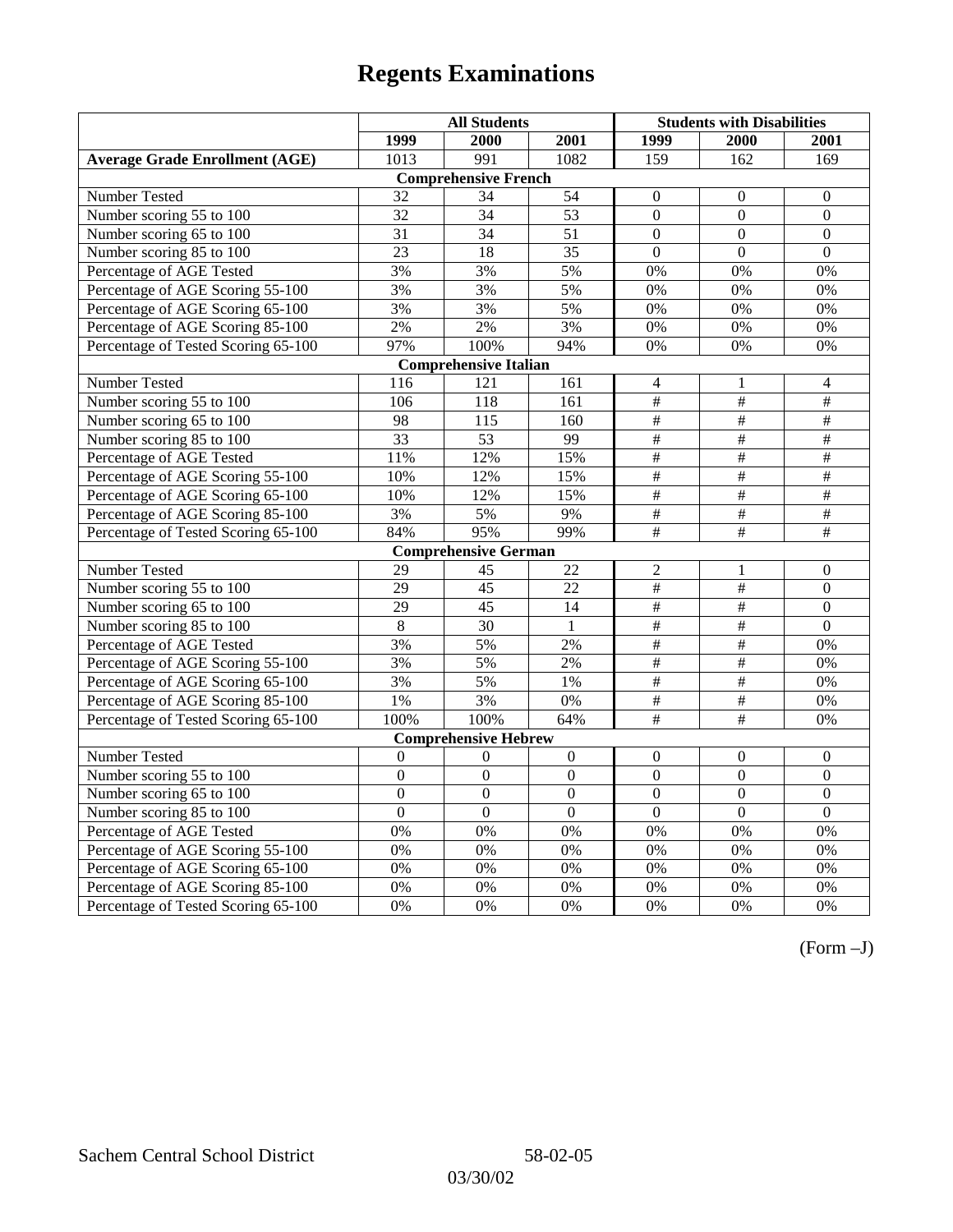|                                       |                | <b>All Students</b>        |          | <b>Students with Disabilities</b> |             |                |  |  |
|---------------------------------------|----------------|----------------------------|----------|-----------------------------------|-------------|----------------|--|--|
|                                       | 1999           | 2000                       | 2001     | 1999                              | <b>2000</b> | 2001           |  |  |
| <b>Average Grade Enrollment (AGE)</b> | 1013           | 991                        | 1082     | 159                               | 162         | 169            |  |  |
| <b>Comprehensive Spanish</b>          |                |                            |          |                                   |             |                |  |  |
| <b>Number Tested</b>                  | 398            | 503                        | 491      | $\overline{7}$                    | 16          | 21             |  |  |
| Number scoring 55 to 100              | 390            | 486                        | 485      | 5                                 | 12          | 21             |  |  |
| Number scoring 65 to 100              | 375            | 460                        | 482      | 3                                 | 11          | 21             |  |  |
| Number scoring 85 to 100              | 200            | 170                        | 316      | $\theta$                          | $\theta$    | $\mathbf{Q}$   |  |  |
| Percentage of AGE Tested              | 39%            | 51%                        | 45%      | 4%                                | 10%         | 12%            |  |  |
| Percentage of AGE Scoring 55-100      | 38%            | 49%                        | 45%      | 3%                                | 7%          | 12%            |  |  |
| Percentage of AGE Scoring 65-100      | 37%            | 46%                        | 45%      | 2%                                | 7%          | 12%            |  |  |
| Percentage of AGE Scoring 85-100      | 20%            | 17%                        | 29%      | 0%                                | 0%          | 5%             |  |  |
| Percentage of Tested Scoring 65-100   | 94%            | 91%                        | 98%      | 43%                               | 69%         | 100%           |  |  |
|                                       |                | <b>Comprehensive Latin</b> |          |                                   |             |                |  |  |
| Number Tested                         | $\overline{0}$ | $\theta$                   | $\Omega$ | $\theta$                          | $\theta$    | $\overline{0}$ |  |  |
| Number scoring 55 to 100              | $\mathbf{0}$   | $\mathbf{0}$               | $\theta$ | $\boldsymbol{0}$                  | $\Omega$    | $\mathbf{0}$   |  |  |
| Number scoring 65 to 100              | $\mathbf{0}$   | $\mathbf{0}$               | $\Omega$ | $\theta$                          | $\theta$    | $\Omega$       |  |  |
| Number scoring 85 to 100              | $\theta$       | $\theta$                   | $\Omega$ | $\Omega$                          | $\Omega$    | $\Omega$       |  |  |
| Percentage of AGE Tested              | 0%             | 0%                         | 0%       | 0%                                | 0%          | 0%             |  |  |
| Percentage of AGE Scoring 55-100      | 0%             | 0%                         | 0%       | 0%                                | 0%          | 0%             |  |  |
| Percentage of AGE Scoring 65-100      | 0%             | 0%                         | 0%       | 0%                                | 0%          | 0%             |  |  |
| Percentage of AGE Scoring 85-100      | 0%             | 0%                         | 0%       | $0\%$                             | $0\%$       | $0\%$          |  |  |
| Percentage of Tested Scoring 65-100   | 0%             | 0%                         | 0%       | 0%                                | 0%          | $0\%$          |  |  |

(Form – K)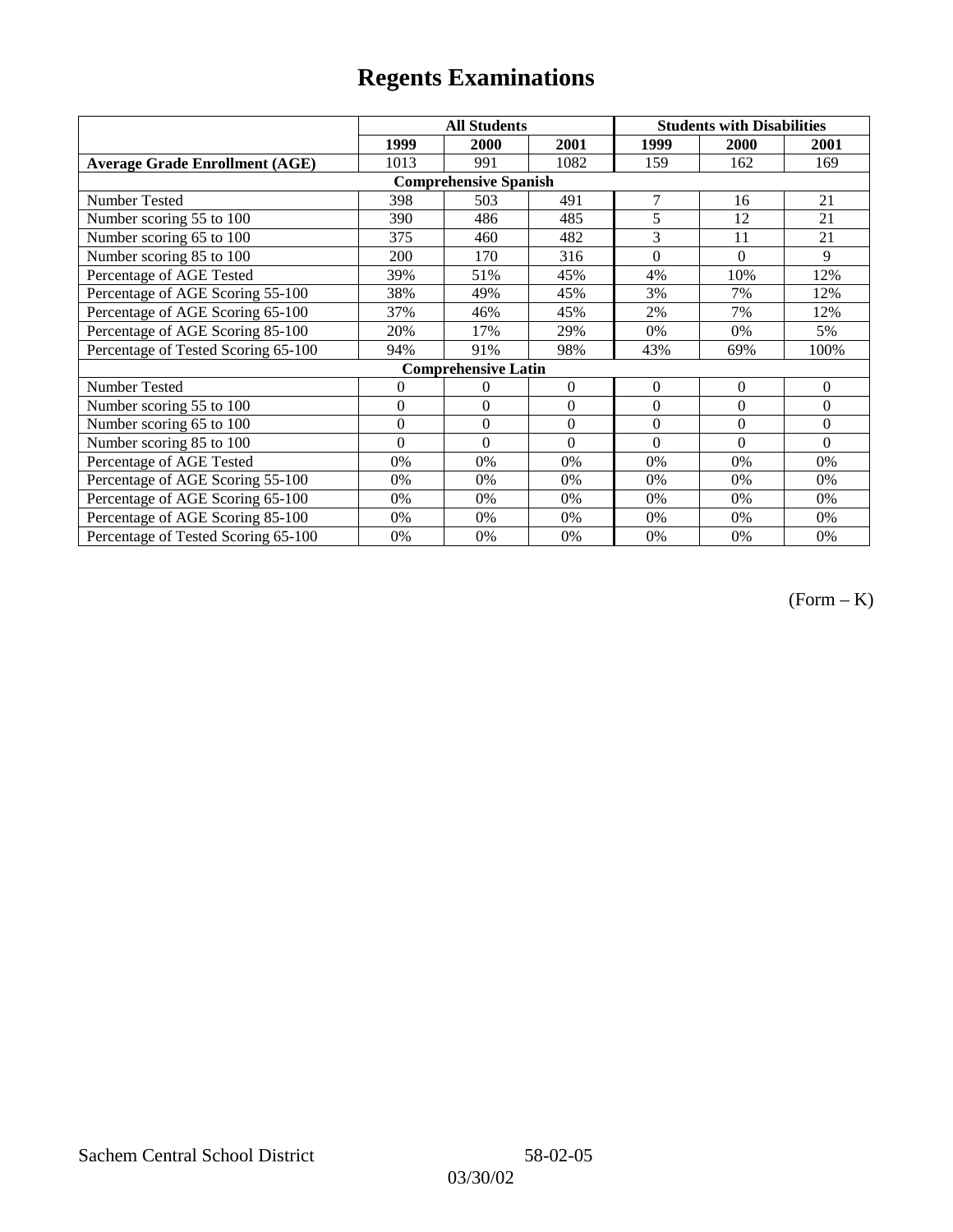|                                       | <b>All Students</b> |                                       |                | <b>Students with Disabilities</b> |                |                |  |  |
|---------------------------------------|---------------------|---------------------------------------|----------------|-----------------------------------|----------------|----------------|--|--|
|                                       | 1999                | 2000                                  | 2001           | 1999                              | 2000           | 2001           |  |  |
| <b>Average Grade Enrollment (AGE)</b> | 1013                | 991                                   | 1082           | 159                               | 162            | 169            |  |  |
|                                       |                     | Math II                               |                |                                   |                |                |  |  |
| Number Tested                         | 821                 | 1017                                  | 1037           | 59                                | 76             | 87             |  |  |
| Number scoring 55 to 100              | 732                 | 856                                   | 914            | $\overline{45}$                   | 49             | 64             |  |  |
| Number scoring 65 to 100              | 652                 | 783                                   | 837            | 31                                | 39             | 53             |  |  |
| Number scoring 85 to 100              | 332                 | 417                                   | 450            | $\overline{4}$                    | $\overline{5}$ | 12             |  |  |
| Percentage of AGE Tested              | 81%                 | 103%                                  | 96%            | 37%                               | 47%            | 51%            |  |  |
| Percentage of AGE Scoring 55-100      | 72%                 | 86%                                   | 84%            | 28%                               | 30%            | 38%            |  |  |
| Percentage of AGE Scoring 65-100      | 64%                 | 79%                                   | 77%            | 19%                               | 24%            | 31%            |  |  |
| Percentage of AGE Scoring 85-100      | 33%                 | 42%                                   | 42%            | 3%                                | 3%             | 7%             |  |  |
| Percentage of Tested Scoring 65-100   | 79%                 | 77%                                   | 81%            | 53%                               | 51%            | 61%            |  |  |
| <b>Math III</b>                       |                     |                                       |                |                                   |                |                |  |  |
| Number Tested                         | 686                 | 699                                   | 902            | 19                                | 34             | 41             |  |  |
| Number scoring 55 to 100              | 607                 | 585                                   | 767            | 17                                | 19             | 32             |  |  |
| Number scoring 65 to 100              | 539                 | 518                                   | 686            | 13                                | 12             | 26             |  |  |
| Number scoring 85 to 100              | 230                 | 250                                   | 320            | $\overline{2}$                    | $\overline{4}$ | $\overline{5}$ |  |  |
| Percentage of AGE Tested              | 68%                 | 71%                                   | 83%            | 12%                               | 21%            | 24%            |  |  |
| Percentage of AGE Scoring 55-100      | 60%                 | 59%                                   | 71%            | 11%                               | 12%            | 19%            |  |  |
| Percentage of AGE Scoring 65-100      | 53%                 | 52%                                   | 63%            | 8%                                | 7%             | 15%            |  |  |
| Percentage of AGE Scoring 85-100      | 23%                 | 25%                                   | 30%            | 1%                                | 2%             | 3%             |  |  |
| Percentage of Tested Scoring 65-100   | 79%                 | 74%                                   | 76%            | 68%                               | 35%            | 63%            |  |  |
|                                       |                     | Math B (first administered June 2001) |                |                                   |                |                |  |  |
| Number Tested                         |                     |                                       | $\overline{0}$ |                                   |                | $\mathbf{0}$   |  |  |
| Number scoring 55 to 100              |                     |                                       | $\overline{0}$ |                                   |                | $\mathbf{0}$   |  |  |
| Number scoring 65 to 100              |                     |                                       | $\overline{0}$ |                                   |                | $\mathbf{0}$   |  |  |
| Number scoring 85 to 100              |                     |                                       | $\theta$       |                                   |                | $\mathbf{0}$   |  |  |
| Percentage of AGE Tested              |                     |                                       | 0%             |                                   |                | 0%             |  |  |
| Percentage of AGE Scoring 55-100      |                     |                                       | 0%             |                                   |                | 0%             |  |  |
| Percentage of AGE Scoring 65-100      |                     |                                       | 0%             |                                   |                | 0%             |  |  |
| Percentage of AGE Scoring 85-100      |                     |                                       | 0%             |                                   |                | 0%             |  |  |
| Percentage of Tested Scoring 65-100   |                     |                                       | 0%             |                                   |                | 0%             |  |  |

 $(Form - L)$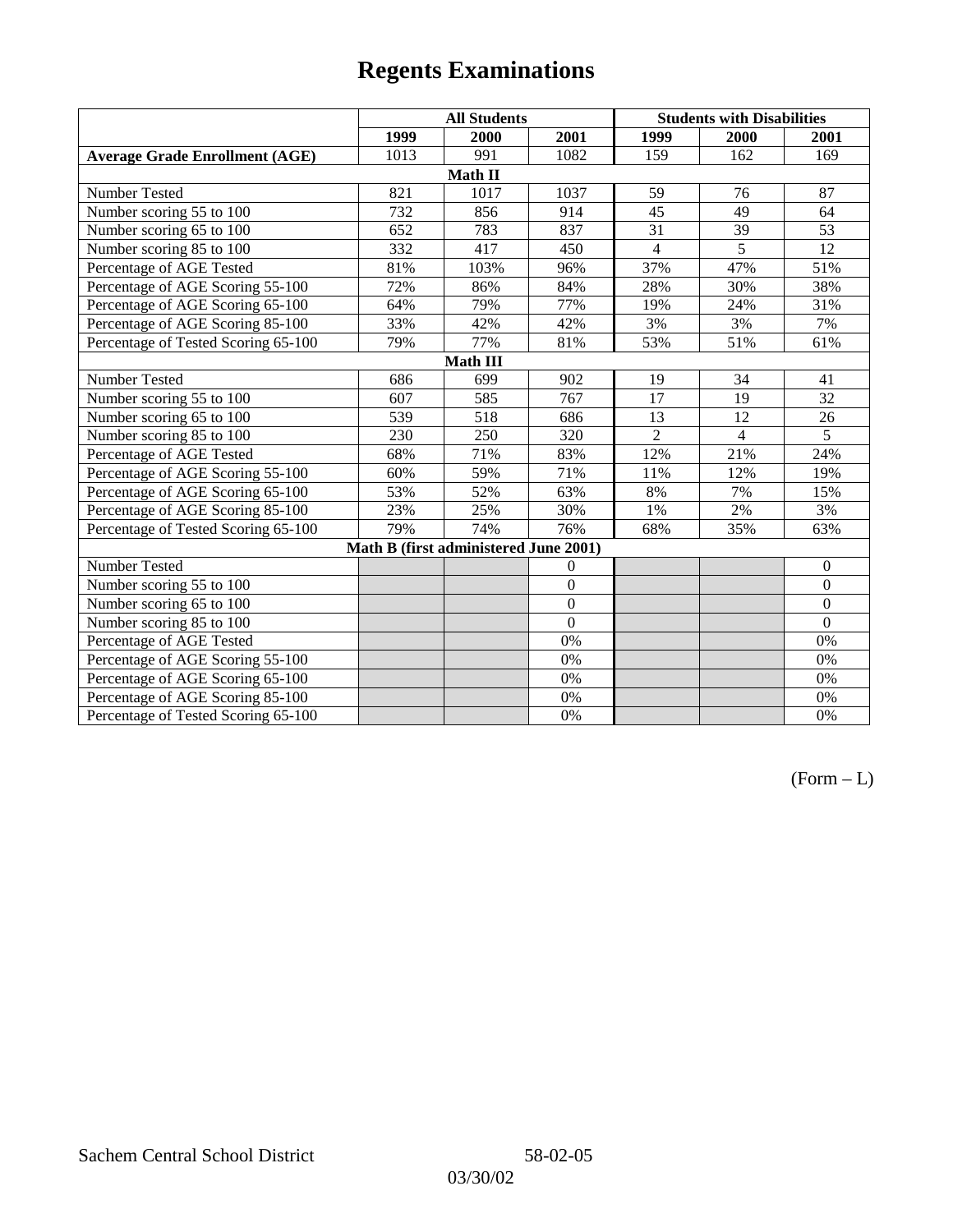|                                                                | <b>All Students</b>                             |                |          | <b>Students with Disabilities</b> |                  |                                                 |  |  |
|----------------------------------------------------------------|-------------------------------------------------|----------------|----------|-----------------------------------|------------------|-------------------------------------------------|--|--|
|                                                                | 1999                                            | 2000           | 2001     | 1999                              | <b>2000</b>      | <b>2001</b>                                     |  |  |
| <b>Average Grade Enrollment (AGE)</b>                          | 1013                                            | 991            | 1082     | 159                               | 162              | 169                                             |  |  |
| Earth Science (last administered January 2001)                 |                                                 |                |          |                                   |                  |                                                 |  |  |
| Number Tested                                                  | $\Omega$                                        | $\Omega$       | 93       | $\boldsymbol{0}$                  | $\boldsymbol{0}$ | 4                                               |  |  |
| Number scoring 55 to 100                                       | $\boldsymbol{0}$                                | $\mathbf{0}$   | 53       | $\overline{0}$                    | $\overline{0}$   | $\#$                                            |  |  |
| Number scoring 65 to 100                                       | $\Omega$                                        | $\theta$       | 24       | $\Omega$                          | $\theta$         | $\#$                                            |  |  |
| Number scoring 85 to 100                                       | $\mathbf{0}$                                    | $\overline{0}$ | 1        | $\mathbf{0}$                      | $\mathbf{0}$     | $\#$                                            |  |  |
| Percentage of AGE Tested                                       | 0%                                              | 0%             | 9%       | 0%                                | 0%               | $\#$                                            |  |  |
| Percentage of AGE Scoring 55-100                               | 0%                                              | 0%             | 5%       | 0%                                | 0%               | $\#$                                            |  |  |
| Percentage of AGE Scoring 65-100                               | 0%                                              | 0%             | 2%       | 0%                                | 0%               | $\#$                                            |  |  |
| Percentage of AGE Scoring 85-100                               | 0%                                              | 0%             | 0%       | 0%                                | 0%               | $\overline{\#}$                                 |  |  |
| Percentage of Tested Scoring 65-100                            | $\overline{0\%}$                                | 0%             | 26%      | $\overline{0\%}$                  | 0%               | $\overline{+}$                                  |  |  |
| Physical Setting: Earth Science (first administered June 2001) |                                                 |                |          |                                   |                  |                                                 |  |  |
| Number Tested                                                  |                                                 |                | 941      |                                   |                  | 130                                             |  |  |
| Number scoring 55 to 100                                       |                                                 |                | 867      |                                   |                  | 99                                              |  |  |
| Number scoring 65 to 100                                       |                                                 |                | 794      |                                   |                  | 72                                              |  |  |
| Number scoring 85 to 100                                       |                                                 |                | 352      |                                   |                  | 9                                               |  |  |
| Percentage of AGE Tested                                       |                                                 |                | 87%      |                                   |                  | 77%                                             |  |  |
| Percentage of AGE Scoring 55-100                               |                                                 |                | 80%      |                                   |                  | 59%                                             |  |  |
| Percentage of AGE Scoring 65-100                               |                                                 |                | 73%      |                                   |                  | 43%                                             |  |  |
| Percentage of AGE Scoring 85-100                               |                                                 |                | 33%      |                                   |                  | 5%                                              |  |  |
| Percentage of Tested Scoring 65-100                            |                                                 |                | 84%      |                                   |                  | 55%                                             |  |  |
|                                                                | <b>Biology (last administered January 2001)</b> |                |          |                                   |                  |                                                 |  |  |
| Number Tested                                                  | 836                                             | 1091           | 67       | 62                                | 121              | 5                                               |  |  |
| Number scoring 55 to 100                                       | 788                                             | 1021           | 48       | 53                                | 101              | $\overline{2}$                                  |  |  |
| Number scoring 65 to 100                                       | 699                                             | 861            | 32       | 38                                | 66               | $\mathbf{1}$                                    |  |  |
| Number scoring 85 to 100                                       | 189                                             | 216            | $\theta$ | $\,8\,$                           | 3                | $\theta$                                        |  |  |
| Percentage of AGE Tested                                       | 83%                                             | 110%           | 6%       | 39%                               | 75%              | 3%                                              |  |  |
| Percentage of AGE Scoring 55-100                               | 78%                                             | 103%           | 4%       | 33%                               | 62%              | 1%                                              |  |  |
| Percentage of AGE Scoring 65-100                               | 69%                                             | 87%            | 3%       | 24%                               | 41%              | 1%                                              |  |  |
| Percentage of AGE Scoring 85-100                               | 19%                                             | 22%            | $0\%$    | 5%                                | $2\%$            | 0%                                              |  |  |
| Percentage of Tested Scoring 65-100                            | 84%                                             | 79%            | 48%      | 61%                               | 55%              | 20%                                             |  |  |
| <b>Chemistry</b>                                               |                                                 |                |          |                                   |                  |                                                 |  |  |
| Number Tested                                                  | 650                                             | 632            | 870      | 24                                | 20               | 35                                              |  |  |
| Number scoring 55 to 100                                       | 616                                             | 600            | 809      | 20                                | 17               | 33                                              |  |  |
| Number scoring 65 to 100                                       | 530                                             | 500            | 663      | $\overline{12}$                   | $\overline{10}$  | $\overline{25}$                                 |  |  |
| Number scoring 85 to 100                                       | 145                                             | 117            | 167      | $\overline{0}$                    | $\overline{2}$   | $\overline{2}$                                  |  |  |
| Percentage of AGE Tested                                       | 64%                                             | 64%            | 80%      | 15%                               | 12%              | 21%                                             |  |  |
| Percentage of AGE Scoring 55-100                               | 61%                                             | 61%            | 75%      | 13%                               | 10%              | 20%                                             |  |  |
| Percentage of AGE Scoring 65-100                               | 52%                                             | 50%            | 61%      | 8%                                | 6%               | 15%                                             |  |  |
| Percentage of AGE Scoring 85-100                               | 14%                                             | 12%            | 15%      | 0%                                | $1\%$            | $1\%$                                           |  |  |
| Percentage of Tested Scoring 65-100                            | 82%                                             | 79%            | 76%      | 50%                               | 50%              | 71%<br>$\sqrt{\Gamma_{\alpha}}$<br>$\mathbf{M}$ |  |  |

(Form – M)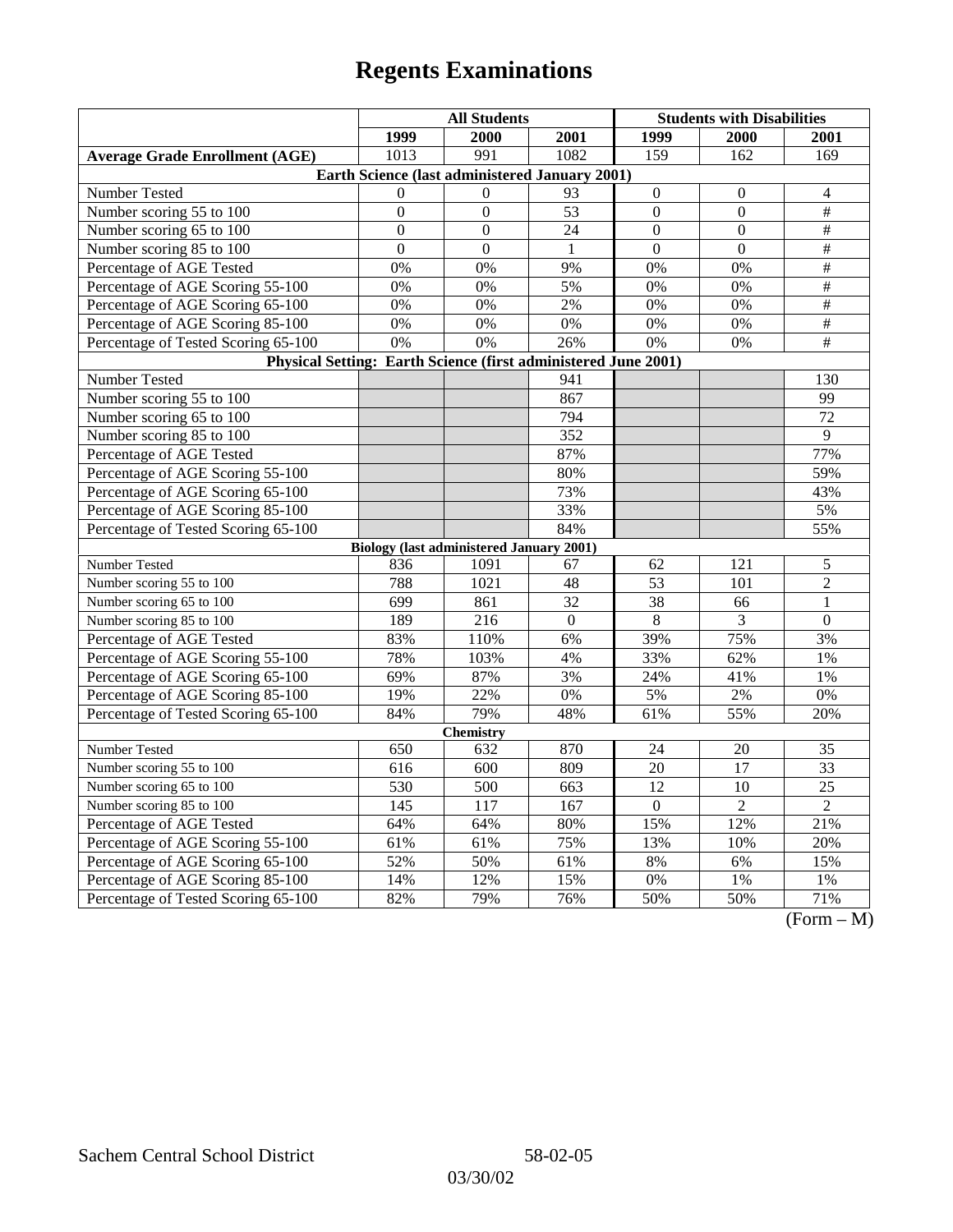|                                                   | <b>All Students</b> |      |      | <b>Students with Disabilities</b> |          |                |  |  |
|---------------------------------------------------|---------------------|------|------|-----------------------------------|----------|----------------|--|--|
|                                                   | 1999                | 2000 | 2001 | 1999                              | 2000     | 2001           |  |  |
| <b>Average Grade Enrollment (AGE)</b>             | 1013                | 991  | 1082 | 159                               | 162      | 169            |  |  |
| Living Environment (first administered June 2001) |                     |      |      |                                   |          |                |  |  |
| <b>Number Tested</b>                              |                     |      | 1142 |                                   |          | 137            |  |  |
| Number scoring 55 to 100                          |                     |      | 1129 |                                   |          | 129            |  |  |
| Number scoring 65 to 100                          |                     |      | 1082 |                                   |          | 106            |  |  |
| Number scoring 85 to 100                          |                     |      | 216  |                                   |          | 11             |  |  |
| Percentage of AGE Tested                          |                     |      | 106% |                                   |          | 81%            |  |  |
| Percentage of AGE Scoring 55-100                  |                     |      | 104% |                                   |          | 76%            |  |  |
| Percentage of AGE Scoring 65-100                  |                     |      | 100% |                                   |          | 63%            |  |  |
| Percentage of AGE Scoring 85-100                  |                     |      | 20%  |                                   |          | 7%             |  |  |
| Percentage of Tested Scoring 65-100               |                     |      | 95%  |                                   |          | 77%            |  |  |
| <b>Physics</b>                                    |                     |      |      |                                   |          |                |  |  |
| Number Tested                                     | 248                 | 222  | 197  | 3                                 | $\theta$ | $\overline{2}$ |  |  |
| Number scoring 55 to 100                          | 232                 | 210  | 185  | #                                 | $\theta$ | #              |  |  |
| Number scoring 65 to 100                          | 206                 | 188  | 169  | #                                 | $\theta$ | #              |  |  |
| Number scoring 85 to 100                          | 86                  | 97   | 66   | #                                 | $\Omega$ | #              |  |  |
| Percentage of AGE Tested                          | 24%                 | 22%  | 18%  | #                                 | 0%       | #              |  |  |
| Percentage of AGE Scoring 55-100                  | 23%                 | 21%  | 17%  | $\#$                              | 0%       | #              |  |  |
| Percentage of AGE Scoring 65-100                  | 20%                 | 19%  | 16%  | #                                 | 0%       | #              |  |  |
| Percentage of AGE Scoring 85-100                  | 8%                  | 10%  | 6%   | #                                 | 0%       | #              |  |  |
| Percentage of Tested Scoring 65-100               | 83%                 | 85%  | 86%  | #                                 | 0%       | #              |  |  |

 $(Form - N)$